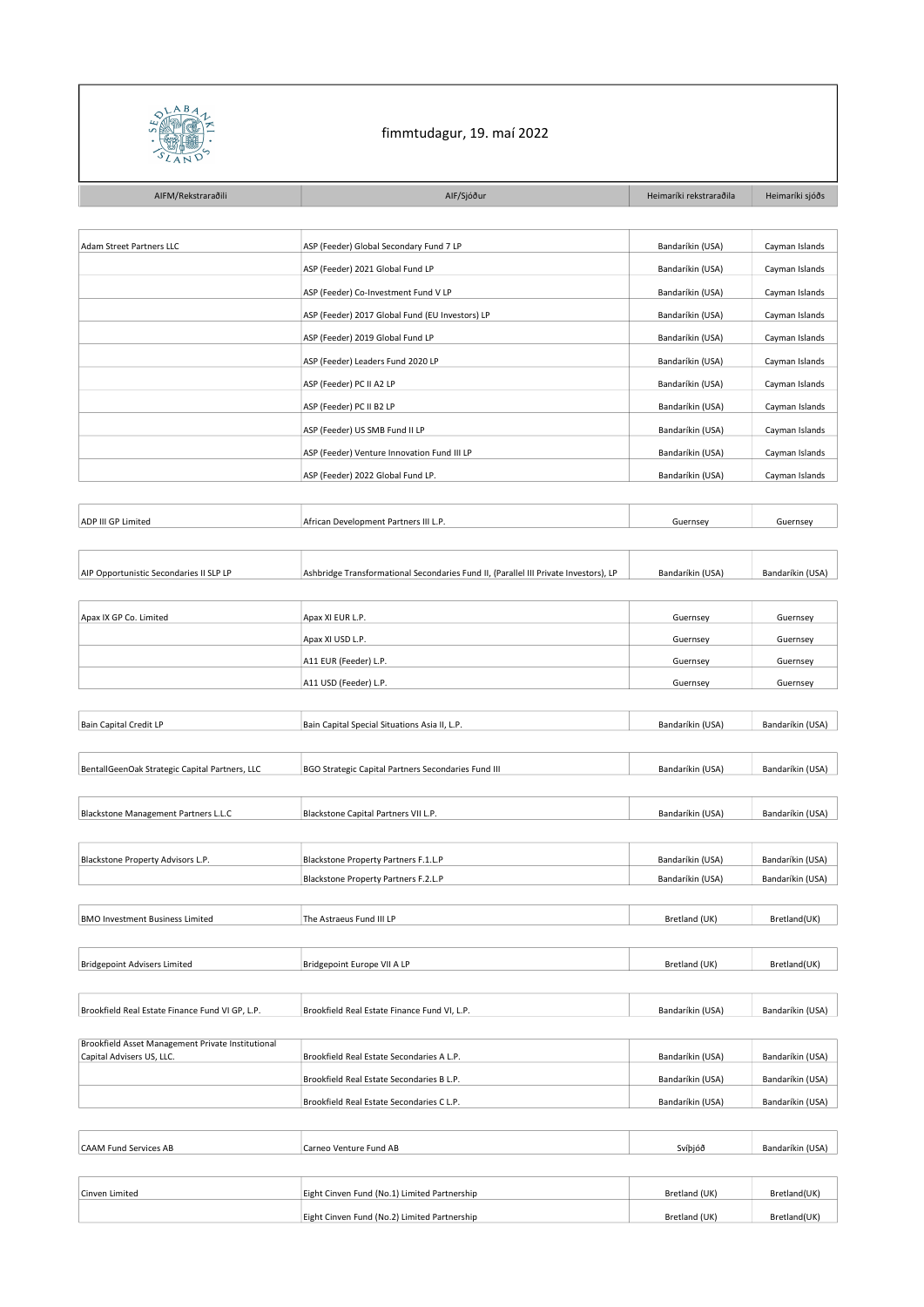| CVC Capital Partners Asia VI Limited      | CVC Capital Partners Asia VI (A) L.P                  | Jersey           | Jersey           |
|-------------------------------------------|-------------------------------------------------------|------------------|------------------|
| CVC Capital Partners VIII Limited         | CVC Capital Partners VIII (A) L.P                     | Jersey           | Jersey           |
| Dyal Advisors LLC                         | Dyal V Offshore Investors LP                          | Bandaríkin (USA) | Cayman Islands   |
| GCW Global Customised Wealth LLP          | <b>GCW Investments Limited</b>                        | Bretland (UK)    | Jersey           |
| Greenoaks Capital Partners LLC            | Lindenwood Ltd.                                       | Bandaríkin (USA) | Guernsey         |
| Landmark Equity Advisors, LLC             | Landmark Equity Partners XVII, L.P.                   | Bandaríkin (USA) | Bandaríkin (USA) |
|                                           | Landmark Equity Partners XVII Offshore, L.P.          | Bandaríkin (USA) | Bandaríkin (USA) |
| Landmark Realty Advisors LLC              | Landmark Real Estate Partners IX, L.P.                | Bandaríkin (USA) | Bandaríkin (USA) |
|                                           | Landmark Real Estate Partners IX Offshore, L.P.       | Bandaríkin (USA) | Cayman Islands   |
| LCN Capital Management, L.P.              | LCN North American Fund III, L.P.                     | Bandaríkin (USA) | Bandaríkin (USA) |
| LEM Partners VI, L.P.                     | LEM Multifamily Fund VI, L.P.                         | Bandaríkin (USA) | Bandaríkin (USA) |
| Man Asset Management (Cayman) Limited     | AHL Dimension (Cayman) Limited                        | Cayman Islands   | Cayman Islands   |
| Morgan Stanley AIP GP LP                  | Private Equity Co-Investment Opportunities Fund I LP  | Bandaríkin (USA) | Bandaríkin (USA) |
|                                           | Private Equity Co-Investment Opportunities Fund II LP | Bandaríkin (USA) | Bandaríkin (USA) |
|                                           | Private Markets Fund VII Offshore Investors LP        | Bandaríkin (USA) | Bandaríkin (USA) |
|                                           | Deversified Credit opportunities Fund II LP           | Bandaríkin (USA) | Bandaríkin (USA) |
|                                           | Ashbridge Transformational Secondaries Fund I, LP     | Bandaríkin (USA) | Bandaríkin (USA) |
| Morgan Stanley Private Equity Asia, Inc.  | North Haven Private Equity Asia V Offshore, L.P.      | Bandaríkin (USA) | Kanada           |
| MS Capital Partners Adviser Inc.          | North Haven Capital Partners VII-A LP                 | Bandaríkin (USA) | Bandaríkin (USA) |
| NB Alternatives Advisers LLC              | NB Private Debt Fund IV Lux (A) SCSp                  | Bandaríkin (USA) | Bandaríkin (USA) |
|                                           | NB Private Debt Fund IV Lux (B) SCSp                  | Bandaríkin (USA) | Bandaríkin (USA) |
| New Mountain Finance Advisers BDC, L.L.C. | New Mountain Guardian III BDC, L.L.C.                 | Bandaríkin (USA) | Bandaríkin (USA) |
|                                           |                                                       |                  |                  |
| Permira Asia I G.P. Limited               | Permira Asia I L.P. 1.                                | Guernsey         | Guernsey         |
|                                           | Permira Asia I L.P. 2.                                | Guernsey         | Guernsey         |
| Providence Equity Partners L.L.C.         | Providence Equity Partners IX-A S.C.Sp.               | Bandaríkin (USA) | Luxemborg        |
| Sculptor Capital LP                       | Sculptor Overseas Fund II LTD                         | Bandaríkin (USA) | Cayman Islands   |
| Taconic Capital Advisors L.P.             | Taconic Opportunity Offshore Fund Ltd.                | Bandaríkin (USA) | Cayman Islands   |
|                                           | Taconic Offshore Fund 1.5 Ltd                         | Bandaríkin (USA) | Cayman Islands   |
| <b>Warburg Pincus LLC</b>                 | Warburg Pincus Private Equity XII-E, L.P.             | Bandaríkin (USA) | Bandaríkin (USA) |